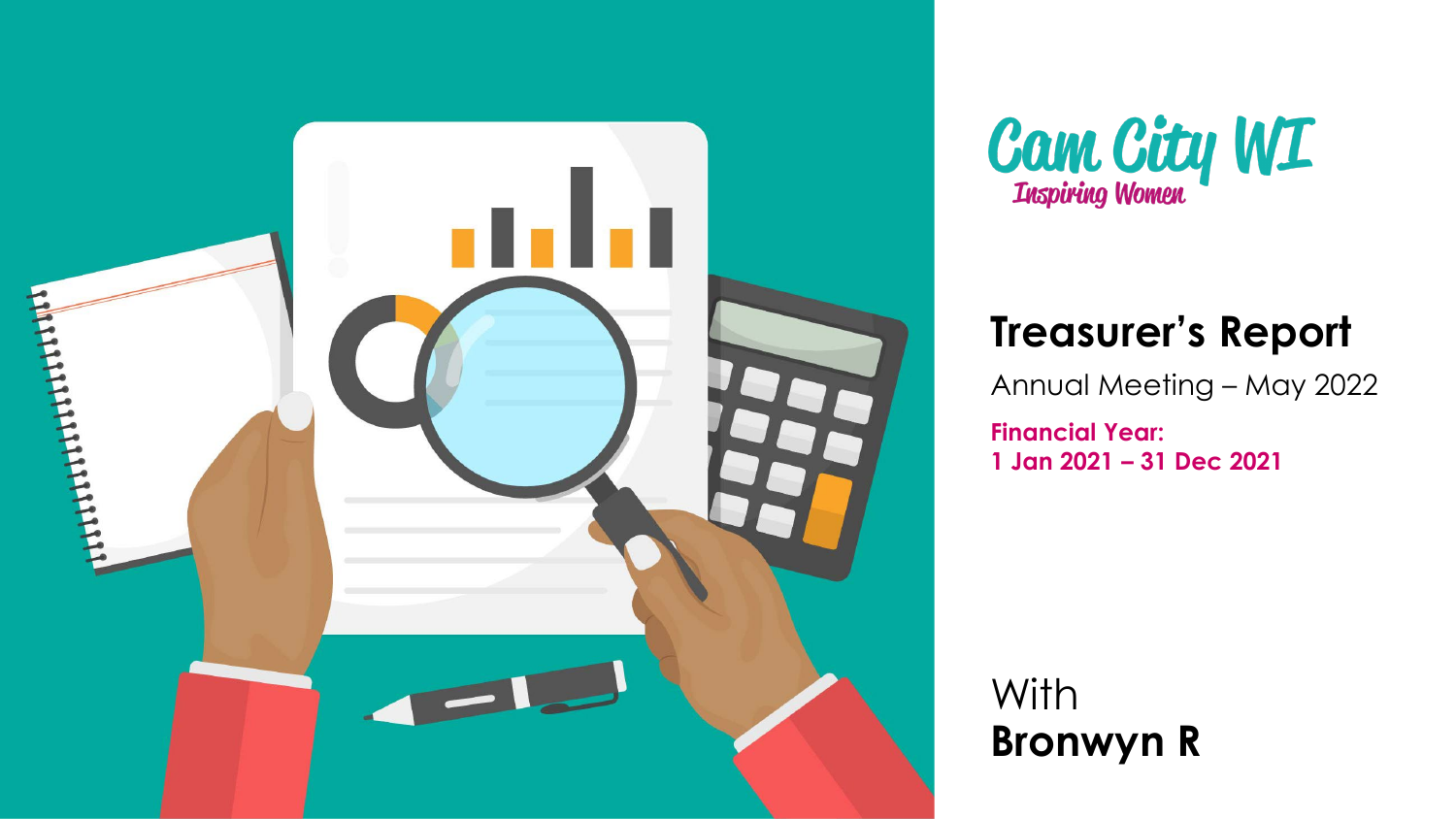

### **A high-level look at our numbers Income**



**Membership & Visitor Income £'s**





**Auction of promises fundraising for Cam City WI - £827.21**

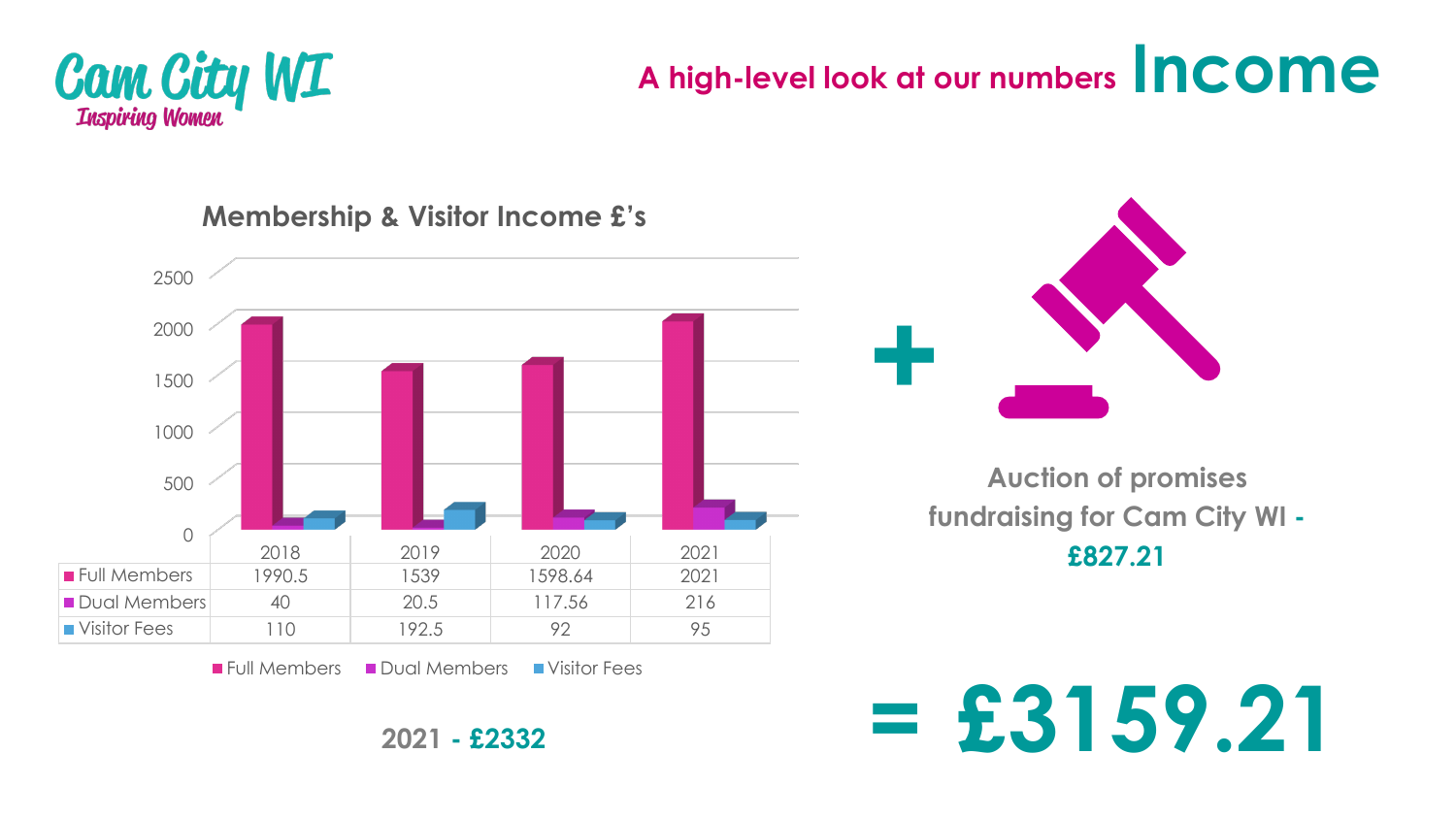# **Cam City WI**

**Premises** 

### **A high-level look at our numbers Expenses**

**Auditor 1% Fed/NFWI Membership payments 42% Insurance IT 1% 9% Materials 15% Speaker 29% Premises 3% Auditor Fed/NFWI Membership payments**  $\blacksquare$  Insurance  $\blacksquare$  IT **Materials Materials Speaker** 

**How we spent £'s**

**Expense Type**  Amount **Auditor £15 Fed/MFWI Membership Payments £1069.76 Insurance £24 IT £215.82 Materials £389.18 Speaker Fees £735 Premises £86**

**= £2534.76**

| <b>2019</b> | 2020     | 2021    |  |  |
|-------------|----------|---------|--|--|
| £4955.72    | £2772.52 | 2534.76 |  |  |